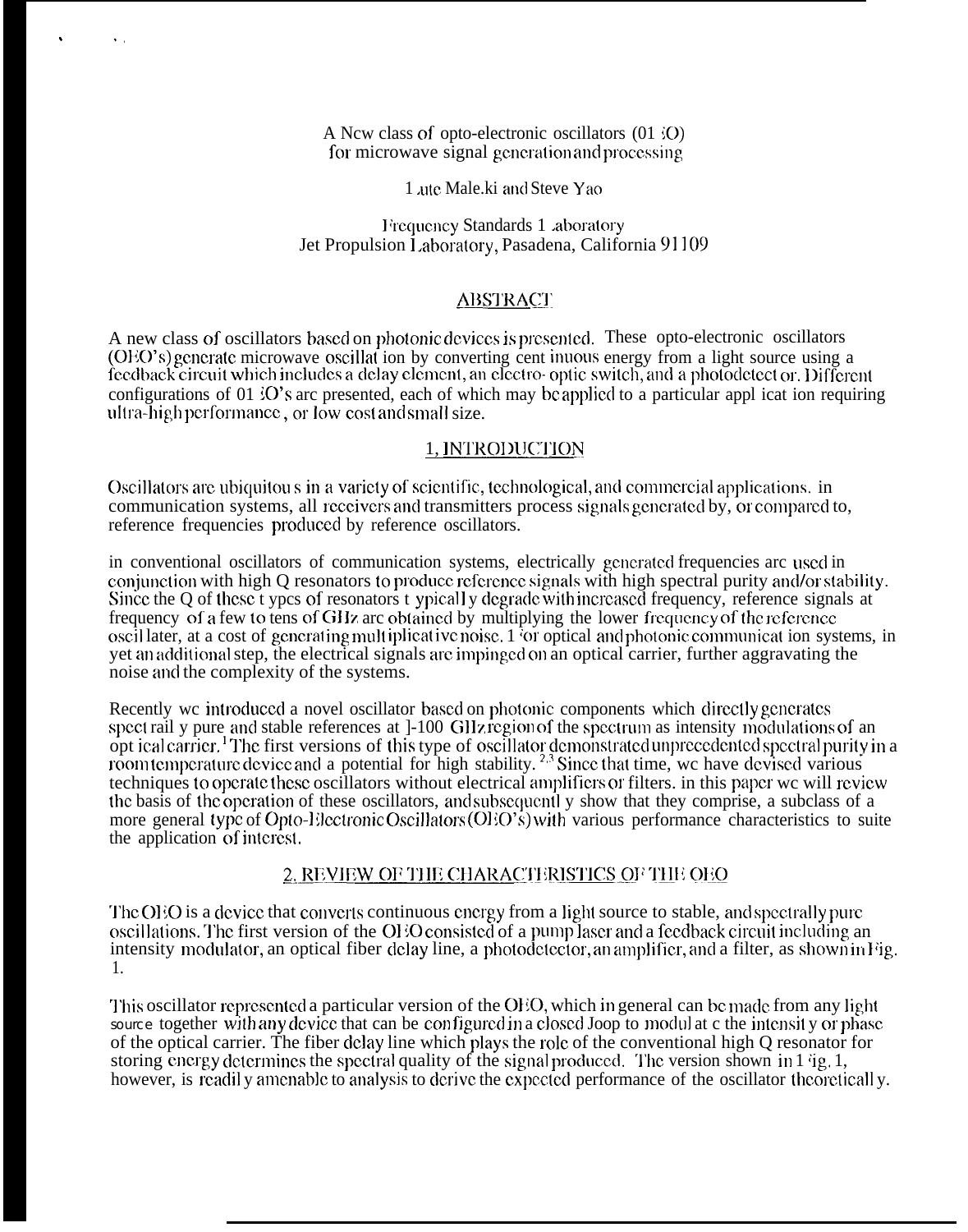We have used a model<sup>3</sup> by setting the small signal gain of the feedback loop consisting of the  $E/O$ modulator, the photodetector, and the RI<sup>i</sup>amplifier to unity.



Fig. 1 Generic configuration of the OEO.

The signal  $V_{out}(t)$  at the output port of the amplifier corresponding to an input signal  $V_{in}(t)$  at the driving port of the ii/O modulator can be expressed as:

$$
V_{out}(t) = V_{ph}\{1 - \eta \sin \pi [V_{in}(t)/V_{n} + V_{B}/V_{n}]\}\tag{1}
$$

where  $\alpha$  is the fractional insertion loss of the modulator,  $V_h$  is its bias voltage,  $V_n$  is its half-wave voltage,  $P<sub>o</sub>$  is the input optical power,  $p$  is the responsivity of the detector,  $R$  is the load impedance of the detector,  $G_A$  is the amplifier's voltage gain,  $I_{ph} \equiv \alpha P_o \rho /2$  is the detected photocurrent,  $V_{ph} \equiv I_{ph} RG_A$  is the photon generated voltage at the output of the amplifier, and  $\eta$  determines the extinction ratio of the modulator by  $(1 -I\eta)/(1 - \eta)$ . Based on this model, we showed hat the threshold condition for the oscillation may be obtained as:

$$
V_{\mu\mu} = V_{\pi}/\pi\,,\tag{2}
$$

assuming  $\eta = 1$  and  $V_B = O$  or  $V_n$ .

,.

As a next step, Eq. 1 may be linearized through the usc of a narrow bandwidth filter to block all harmonic components of the signal. The result of this procedure allows the application of the superposition principle and regenerat ive feedback approach to derive the spectral power densit y of the oscillation:

$$
S_{RF}(f') = \frac{\delta}{(\delta/2 \tau)^2 + (2\pi)^2 (\tau f')^2}
$$
 for  $2\pi f' \tau \ll 1$  (3)

where j"' is t hc frequency offset from the oscillation frequency  $f_{osc}$  and  $\delta$  is t he noise to signal ratio of the OEO and is defined as:

$$
\delta = \rho_N G_A^2 / P_{osc} = [4k_B T(NF) + 2el_{ph} R + N_{RIN} I_{ph}^2 R] G_A^2 / P_{osc}, \qquad (4)
$$

where  $\rho<sub>N</sub>$  is the total noise density input to the oscillator and is the sum of the thermal noise  $\rho_{thermal} = 4k_B T(NF)$ , the shot noise  $\rho_{shot} = 2eI_{ph}R$ , and the laser's relative intensity noise (l< IN)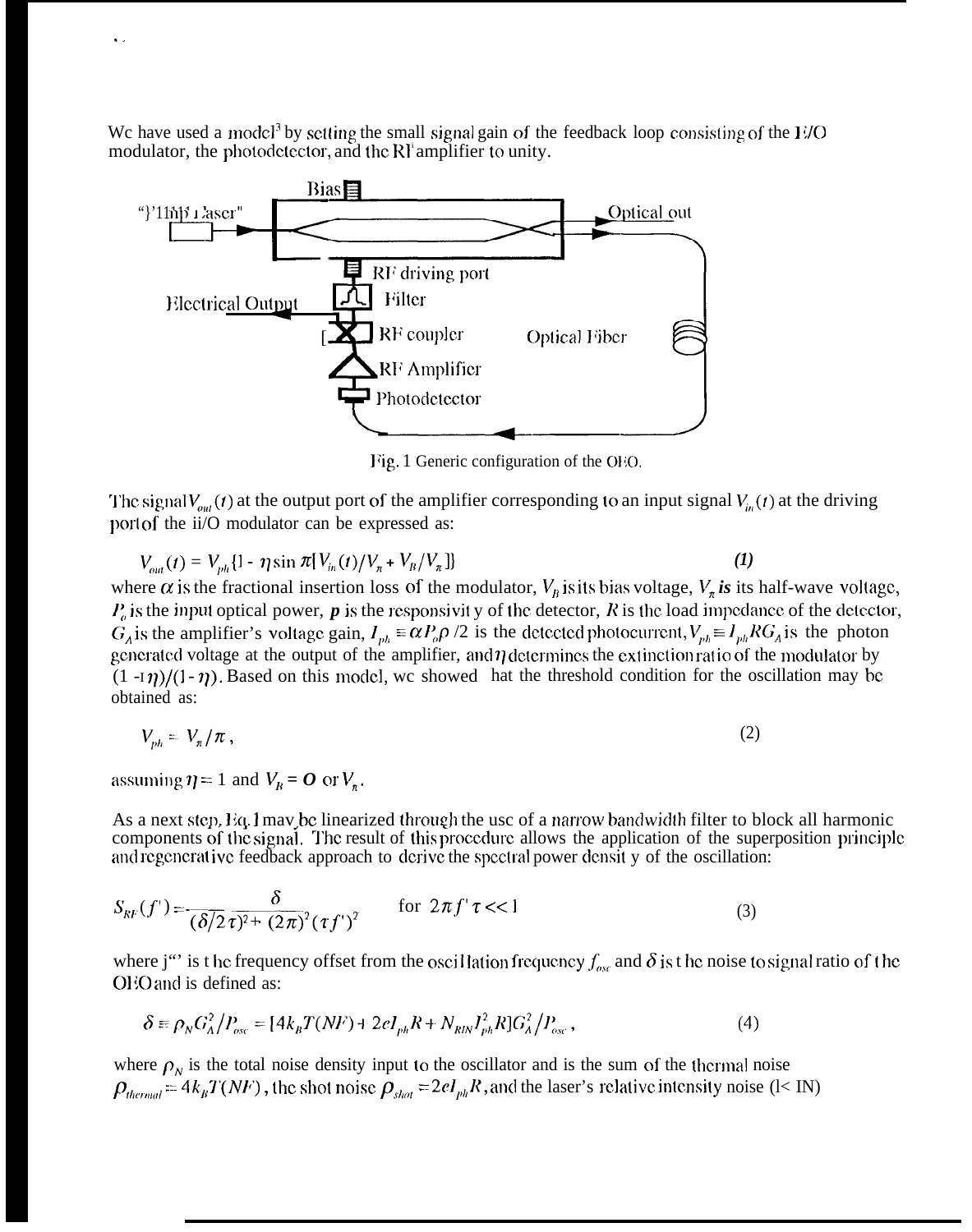$\rho_{\scriptscriptstyle RIN} = N_{\scriptscriptstyle RIN} I_{\scriptscriptstyle ph}^2 R$  densities. in Eq. (4),  $k_B$  is the Boltzman constant, T is the ambient temperature, NF is the noise factor of the RF amplifier, e is the electron charge,  $I_{\scriptscriptstyle ph}$  is the photocurrent ac resistor of the photodetector, and  $N_{\text{RIN}}$  is the RIN noise of the pump laser.



Fig. 2. OEO spectrum without an amplifier.

It is clear from Eq. 3 that the noise of the oscillator is influenced by the amplifier noise. Yet the requirement for self-sustained oscillation given by Eq. 2 implies that to sustain oscillations in the loop (i.e.  $G_A$  = 1) only the condition  $I_{ph}R \ge V_{\pi}/\pi$  has to be satisfied. Thus it is possible to obtain oscillations with the 01 'O without anrf amplifier and its associated noise. This prediction is verified experimentally with an oscillator operating without an amplifier. Figure 2 represents the spectrum of the signal of such an 01 O with a 1km delay at a frequency o-f about 30 Mhz.



Fig. 3. The Dual 1 .00p OEO

With the elimination of the amplifier, all other components, except for the filter, arc photonic. The filter' is required to obtain a single mode operation Of the OEO which is inherently a multi-mode device. The long delay produced by the fiber to improve the noise performance as prescribed by Eq. 3 above produces close mode spacing and thus necessitate the usc of a narrowband of filter.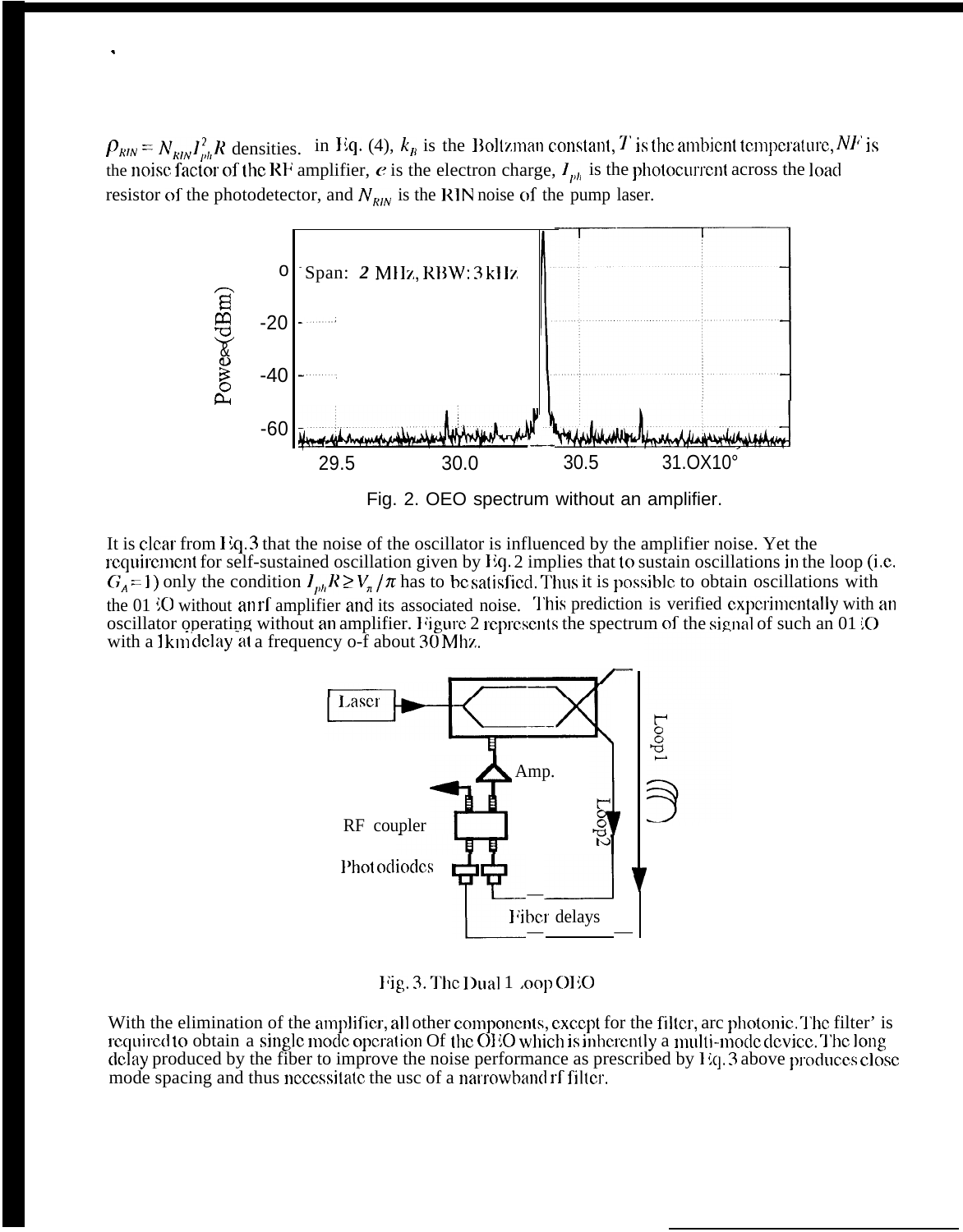We have. recently demonstrated the operation of the OEO with a wide bandwidth rf filter. This was achieved by utilizing a short optical delay line (fiber) in a second feedback loop, as shown in Fig. 3.

.

in this configuration, the open loop gain of each of the two loops is individually less than unity, but their sum is larger than one. "I'he OEO's oscillation frequency is determined by both loops since the frequencies in each loop must add up in phase for self sustained oscillations. It can be easily shown that the shorter loop determines the mode spacing, which because of the small delay, is large, while the longer loop results in low phase noise. Thus a wiclcband rf filter suffices to proclucc low noise oscillations in this dual loop  $O<sub>i</sub>O<sub>j</sub>$ .

# 3. OEO CONFIGURATIONS

It was mentioned above that oscillators serve a wide variety of applications, and thus assume many varied configurations to best suite the application of interest. The specific OEO configuration described above was designed to meet the stringent requirements of ultra-high spectral purity and stability. The usc of a solid state laser as a light source ensures that the laser **RIN, which** sets the ultimate limitation of the oscillator noise, is minimized. Once the solid state laser is sclcctcd as the light source, an external modulator provides the "valve" to switch the laser intensity on and off. The external modulator also cnables higher frequency operat ions, up to the limit of present day  $E/O$  modulators which is about 90 G] 1z. A long fiber delay ensures minimized noise, as well, and the elimination of the rf amplifier results in the elimination of yet another noise source, namely the amplificr flicker. Thus the configuration above is suitable for stringent applications such as radar and radio science, as well as frequency metrology.

in many other applications lower spectral purity and stability may bc tolerated as trade off for size ancl cost. Examples of such applications include digital networks and personal communication devices. The principle basis of the OEO, namely the conversion of the continuous light energy to stable microwave oscil I at ions, may bc utilized to design other configurate ions to serve such appl i cat ions, '1'hcsc ncw configurations may utilize any light source, such as semiconductor lasers or LED's, and short optical delays to afford integration in small packages.

A configuration utilizing a semiconductor laser and feedback to directl y modulate its current is shown in Fig. 4. This oscillator has been-reported previously<sup>4</sup>, and recently demonstrated by us, and by a group at NIST.<sup>5</sup>



Fig. 4. OEO with a directly modulated DFB laser

The advantage of the semiconductor laser is its small size, and the elimination of the external modulator to achieve a small package. This feat urc is traded off for the relativel y higher RI N of the semiconductor laser. An LED may also be substituted for the laser in applications where higher noise may be tolerated.